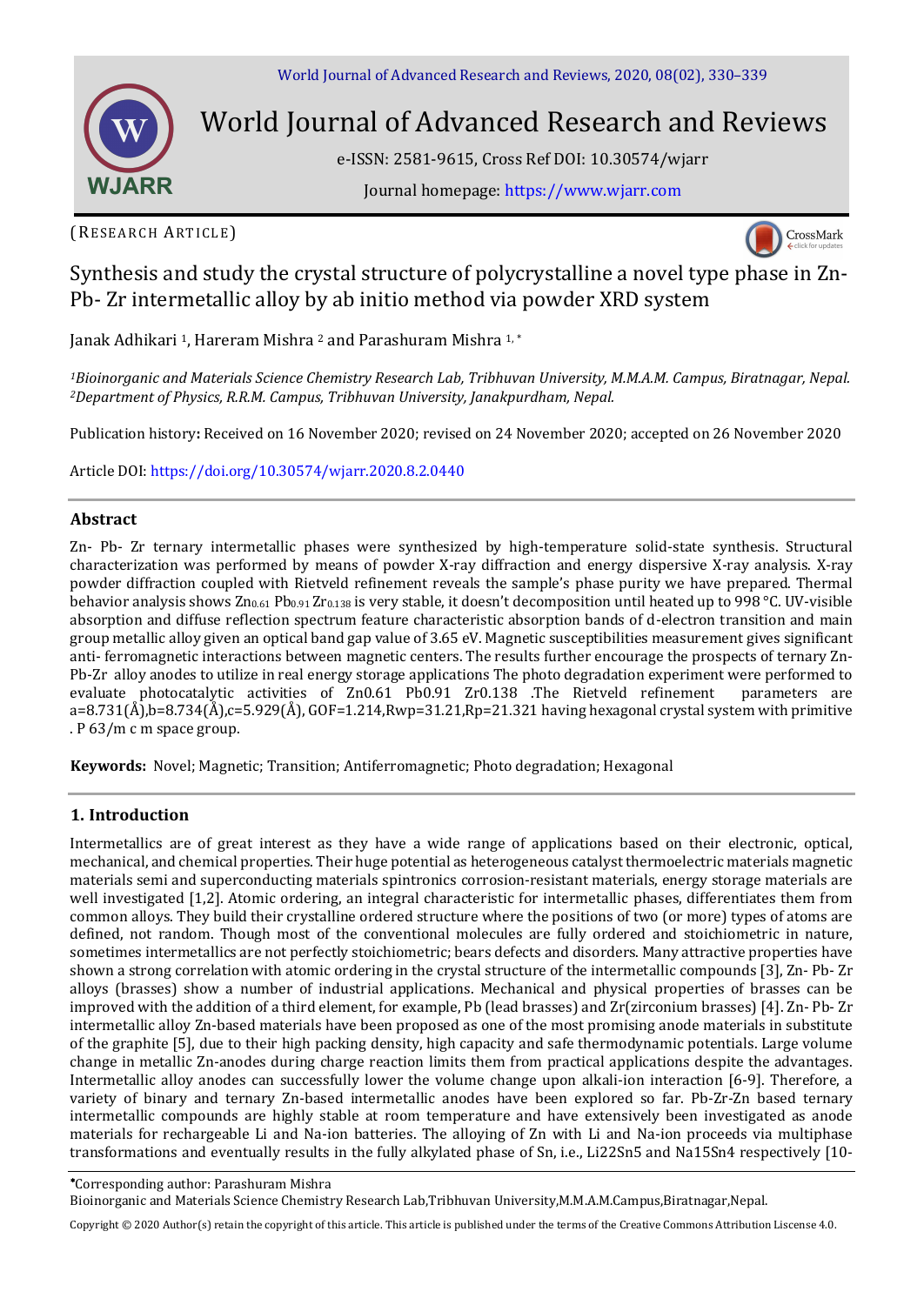12]. In the course of multi-phase transitions, multiple electrontransfer added in excellent charge storage for rechargeable Li and Na-ion batteries. Electrochemical performances of Li and Na-ion batteries can further be improved by incorporation of a third element (active or inactive for Li or Na-ion storage) into the ternary Zn- Pb- Zr containing alloys. This study aimed to investigate the Pb-Zr-Zn system as very few reports are available on Zn- Pb- Zr system [13]. Moreover, the literature was limited to the specific characteristics of compounds with a lack of valid crystallographic data. The use of the so-called "alloy-chemistry" methods permits not only to use energy-saving synthetic procedures but represents sometimes an only approach to metastable and/or kinetically hindered compounds. While exchange reactions in solution or between a solid phase and solution or melt are well known, the benefits of the solid-state exchange processes have been understood several decades ago. As in solution, this approach utilizes the assembly of various structural "building blocks" which are believed to be transferred from various solid precursors into the structure of the target solid product. This approach has been successfully applied to layered structures which opened the possibilities of constructing highlyordered 3D structures due to coalescence of the 2D building blocks [14]. The other perspective is that these reactions permit to change the contents of the interlayer space, particularly via introducing there various thermally or chemically unstable species when it is not possible via solution or ceramic routes (and references therein) [15]. Recently, we applied this approach to the synthesis of several layered compounds of transition and non-transition namely their oxide chromates and carbonates, via simple exchange reactions between LnOCl oxychlorides and potassium chromates and carbonates, respectively [16]. Contrary to the high-pressure synthesis of Pb-Zr-Zn or time-consuming low-temperature oxidation of format melts yielding intemetallic alloy, Pb-Zr-Zn the solid-state exchange reactions readily proceed at 400-900oC within several days yielding single-phase target compounds with the only by-product, KCl, easily washed out, commonly by water. This approach also permitted easy preparation of new type o alloy.Metal alloy compounds containing zirconium elements have greatly attract significant interest for their technologically important applications in many different fields, such as laser pumping, frequency conversion, photo luminescence, magnetic materials, and scintillator crystals.[17] In order to explore new materials with unique performances, different cations of different group elements have been introduced and combined with zirconium led to a variety of new framework materials, such as zinc silicates and lead zirconate ions . Although both sets of compounds exhibit high thermal stability and interesting optical and magnetic properties, compared with zinc silicates, germanate analogs are less investigated. For the ternary zinc- zirconate, some reported compounds feature interesting properties for potential applications. For example, apatite-type La9.33Ge6O26 single crystal works as an oxide ionic conductor,[18] Ho2Ge2O7 shows significantly anisotropic magnetic properties, and Eu2GeO5 exhibits strong red light emission.. Quaternary lanthanide germinates greatly increase the opportunities of performance modifications by introducing a more diverse set of atoms with differing radii and electronegativity. For example, La2MgGeO6 features a perovskite structure which is very scarce in Ge based compounds.[19] YFeGe2O7 exhibits a remarkable low-temperature ferromagnetic ordering phenomenon. Our previously work Eu2GeB2O8 shows a strong red emission.[20] In alkali metal lanthanide germinate system, most reported compounds are based on sodium cations.[21] Compounds with other cations are surprisingly limited.. We deem transition metal ions having mixed valence metal template cations with different radii may lead to new zinc, Pb and zirconium alloy with different frameworks and physical properties. Our research efforts in this field led to the discovery of Zn0.61 Pb0.91 Zr0.138 alloy and study the structure of new metal alloy. Herein, we reported its synthesis, crystal structure, and physical properties, by ab initio method via powder XRD.

# **2. Material andmethods**

All chemicals used were analytical grade. A polycrystalline sample of Zn0.61 Pb0.91 Zr0.138 alloy was synthesized by a standard solid state reaction using a mixture of high purity reagents of Zn, Pb and Zr as the starting materials in the molar ratio of 4: 4: 1 at high temperature. Ternary intermetallic at high-temperature solid-state synthesis. Highly purePb (shot, 99.999%, Alfa Aesar), Zn (teardrop-shot, mm,99.999%, Alfa Aesar) and Zr (shot, 6 mm, 99.999%, Alfa Aesar) were taken inside a quartz tube (diameter of 8 mm) according to their weight calculated from the nominal composition (in 300 mg scale). Then the tube was sealed under a high vacuum  $\sim$ 10\_5 mbar) using a sealing unit equipped with a diffusion pump. The sealed ampoule (length 3 cm) was kept in a programmable chamber furnace (Ants 1200 °C muffle furnace). Initially, the ampoule was heated up to 500°C by fast heating (120°C/h), and the temperature dwelled for 24 h. The reaction mixture was then again heated to 850 °C with 12°C/h ramping rate and hold at that temperature for 24 h for homogenizing the metal mixture. After that, the temperature was slowly (12 ℃/h) reduced to 450 ℃ and annealed at that temperature for the duration of 84 h. Finally, the furnace was again cooled down to 250oC with a ramping rate of  $10<sub>°</sub>/h$ , and it was turned off to allow the ampoule for air cooling. A series of samples were prepared with a varied composition of Pb, Zn, and Zr using the previously mentioned temperature program to check the phase purity and determine the homogeneity range. Ingots obtained were brittle in nature with a silvery metallic luster and stable in air and water at room temperature.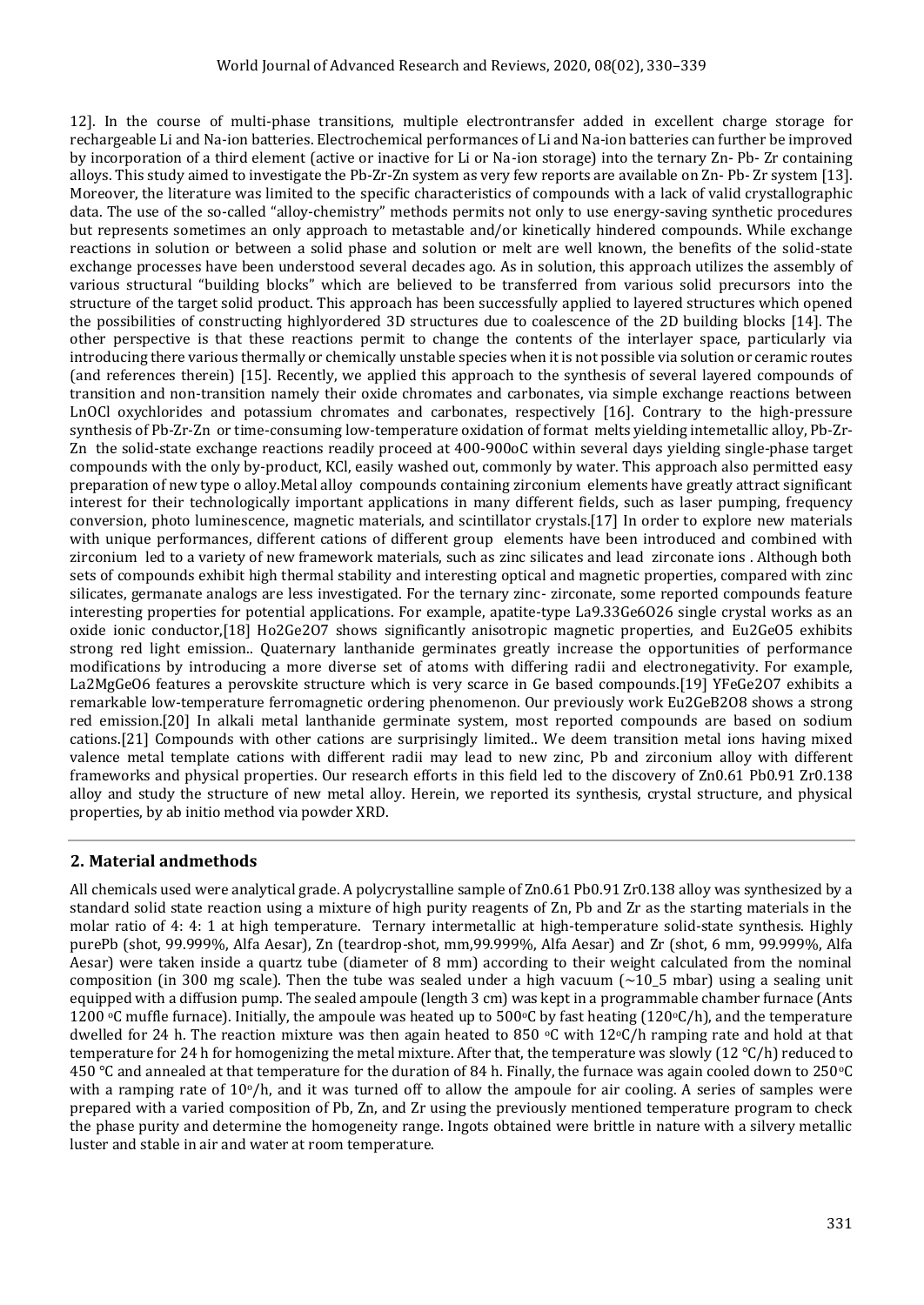# **3. Powder X-ray diffraction (PXRD) and refinement**

PXRD was used for checking phase purity and phase detection. Room temperature (298 K) PXRD data were collected in a Rigaku fifth generation (Gen 5) MiniFlex600 desktop X-ray diffractometer, with the HyPix-400 MF 2D hybrid pixel array detector (HPAD) equipped with Cu Ka radiation (1.5418 Å). A Bruker D2 Phaser XRD with LYNXEYE XE-T detector was used for some PXRD experiments. All the diffraction patterns were recorded over 20 range20-90° with a step size 0.02\_. Rietveld refinements were carried out using JANA 2006 program and refinement spectra shown in figure 1.. 15th order Legendre polynomials were used to fit the background and the zero point error was refined freely. Reflections were fitted with the Pseudo-Voigt function (peak-shape function: GW, LX, LY; cutoff: 12). Peak asymmetry corrections were done when it was relevant. Refining the profile parameters, profile fit was achieved and to determine the phase purity of the compounds Rietveld refinement was performed figure2. Positional parameters of the structural model obtained from the powder X-ray diffraction data analysis (Table 2) were used as starting parameters for the refinement against the X-ray powder data collected for bulk samples and the crystallographic data shown in table 1.. All cell parameters and atom positions were refined. Displacement parameters were refined whenever possible.The full pattern is fitting and peak decomposition in the space group P 63/m c m using check cell program. Crystal structures. High-resolution data set was collected for Zn-Pb-Zr on a RigakuUltima IV diffractometer utilizing CuKα1,2 radiation. The refinement was done using the JANA2006 software indexing the powder patters was not straightforward as two sets of Miller indices are possible for the strongest reflections yielding two alternative unit cells which led to close residuals upon LeBail full-pattern decomposition. Subsequent Rietveld refinements clearly ruled out one of these due to intolerably dissimilar Zn-Zr distances in the Pb ions.. Final Rietveld refinement plot for for cited alloy is given in Fig. 1; general projection of the crystal structure is shown in figure. 2; The structural parameters were refined by the Reitveld method using the JANA program which gave GOF=1.214,Rwp=31.21,Rp=21.321. The density is determined by Archimedes principle.

# **4. Results and discussion**

# **4.1. Structure determination and refinement**

Our studies have confirmed the existence and the proposed crystal structure of alloy of Zn0.61 Pb0.91 Zr0.138 advantage of the double exchange method in the preparation of single-phase specimens.The g-brass type phases in Zn-Pb-Zr system exist with a significant homogeneity range. Several crystals from different regions were selected to understand the atomic arrangement of the three elements throughout the homogeneity range. The diffraction spots from powder crystal data were indexed in primitive hexagonal crystal system with the Laue group m3m. The noncentrosymmetric space group P 63/m c m (193) was chosen based on the Laue symmetry and condition of systematic absences. For all the specimens, structure solution was carried out using Superflip employed in JANA 2006. Initial structure solution of the powder crystal obtained from Zn0.61 Pb0.91 Zr0.138 data resulted independent atomic sites, M01 (4e), M02 (4e), M03 (6f), M04 (12i), M11 (4e), M12 (4e), M13 (6g) and M14 (12i). Herein, Pb and zinc sites were difficult to distinguish due to their similar scattering power of X-ray. As the phase was Zn-rich, initially, all the sites were assigned as zinc and refinement resulted in residual value Robs (F2) of 11.10%. According to this assignment, the M14 (12i) site showed a negative isotropic displacement parameter (Uiso  $\frac{1}{4}$  \_0.0070 Å2), which indicated the presence of heavier element (Pb). In the literature, many cP g-type phases (cP52; P43m; 215) are reported with the composition N9M4 (such as Zn9Al4, Zn9In4, Ag9In4, Pb9In4, Cu9Ga4). Their structure can be viewed as two topologically similar but compositionally different 26-atom g-clusters (A - N22M4 and B - N14M12). Clusters are arranged at high symmetry points  $(0, 0, 0)$  and  $(\frac{1}{2}, \frac{1}{2}, \frac{1}{2})$  of hexagonal cage NO15P23 type unit cell. In N9M4, the larger atomic species, M occupy inner octahedral site of the A cluster and hexaoctahedral(CO) site of the B cluster to avoid or minimize the number of homoatomic contacts (M-M) between the large atoms. The atomic % of Pb-Zn - Zr ) is 78:32 in Zn0.61 Pb0.91 Zr0.138 is close to the atomic % of N:M in N9M4 (69:31). Based on the occupancy of larger atoms in previously known cP gphases, the IT site (M01) of the A cluster and CO site (M14) of the B cluster were initially assigned to Zn atoms in Zn0.61 Pb0.91 Zr0.138 and the model was refined (Robs  $(F2)$  ¼ 10.51%). At this stage, M14 (12i) site still showed a negative isotropic displacement parameter (Uiso 0.0049 Å2). Independent refinement of site occupancy factor exceeded unity  $\sim$  1.315), which indicated the possibility of Zn mixing in this site. Thus, M14 site was refined as mixed Zn and Zr. A significant decrease in residual value Robs (F2) of 7.63% was observed, and the resulting composition was Zn0.61 Pb0.91 Zr0.138 .M13 (6g) site also showed a negative isotropic displacement parameter (Uiso ¼\_0.0024 Å2), and independent site occupancy refinement exceeded unity (1.1173), which also indicated the possibility of Sn mixing in this site. Refinement of M13 site as a mixture of Zn and Zr resulted a composition Zn0.61 Pb0.91 Zr0.138 and residual value Robs (F2) of 7.20%. Finally, all atoms were refined anisotropically; followed by isotropic extinction correction was performed to complete the model. It results a small change in Zn zirconium and atomic percentage with a composition  $Zn_{0.61}Pb_{0.91}Zr_{0.138}$ , and residual value Robs (F2) of 2.94%. To attain agreement of refined composition with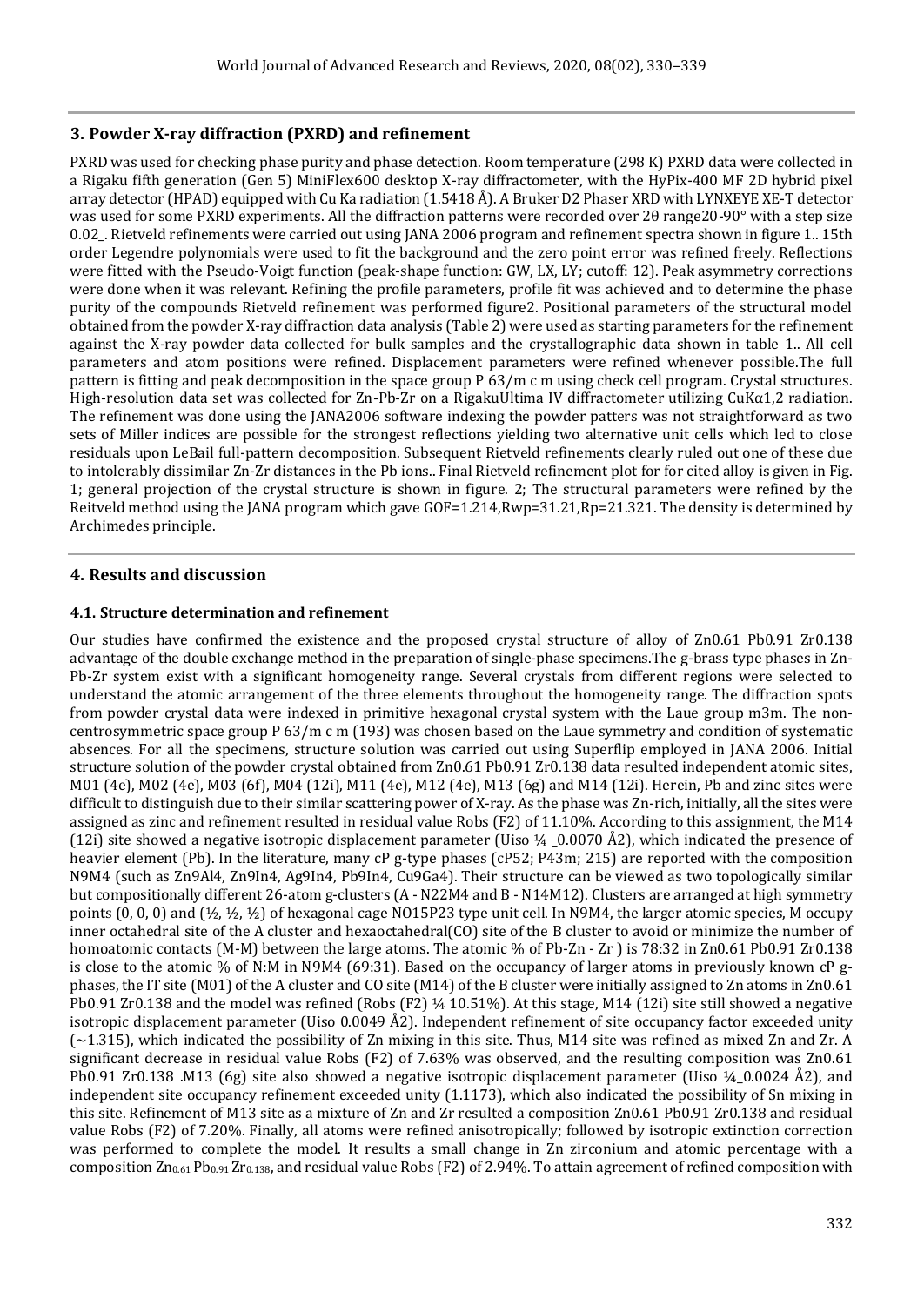the composition, M01 site (previously assigned as Zn) was mixed with Pb as independent site occupancy refinement of M01 site exceeded unity (1.052). The model renders Robs (F2) = 2.87% and GOF = 1.35. The resulting composition  $Zn_{0.61}$ Pb<sub>0.91</sub> Zr<sub>0.138</sub> obtained from the refinement fits well with the composition of the sample. This model was used for initial structural refinement for C1, C2, C3 and the refinement details are mentioned in Supporting Information (S1). For all samples, compositions obtained from powder XRD refinement agreed well with the atomic compositions from the XRD analysis. Crystallographic data details such as the refined atomic positions and equivalent isotropic displacement parameters are summarized in Table 2. A summary of loaded and refined composition obtained from powder crystal Xray diffraction.



**Figure1.**Rietveld refinement of intermetallic alloy **Zn0.61 Pb0.91 Zr0.138**

| Formula sum      | Zn <sub>0.61</sub> Pb <sub>0.91</sub> Zr <sub>0.138</sub> |  |  |  |
|------------------|-----------------------------------------------------------|--|--|--|
| Formula weight   | 242.658 g/mol                                             |  |  |  |
| Crystal system   | hexagonal                                                 |  |  |  |
| Space-group      | P 63/m c m (193)                                          |  |  |  |
| Cell parameters  | a=8.7341(7) Å,b=8.734(A) c=5.929(1) Å                     |  |  |  |
| Cell ratio       | $a/b = 1.0000 b/c = 1.4731 c/a = 0.6788$                  |  |  |  |
| Cell volume      | $391.70(9)$ Å <sup>3</sup>                                |  |  |  |
| Z                | 2                                                         |  |  |  |
| Calc. density    | $1.3408$ g/cm <sup>3</sup>                                |  |  |  |
| Meas. density    | $1.5123$ g/cm <sup>3</sup>                                |  |  |  |
| Index            | 0≤h≤1,-2≤k≤3,0≤l≤6                                        |  |  |  |
| Pearson code     | hP234                                                     |  |  |  |
| Formula type     | N015P23                                                   |  |  |  |
| Wyckoff sequence | h6g26ed6b                                                 |  |  |  |

**Table1** Crystallographic data of **Zn0.61 Pb0.91 Zr0.138**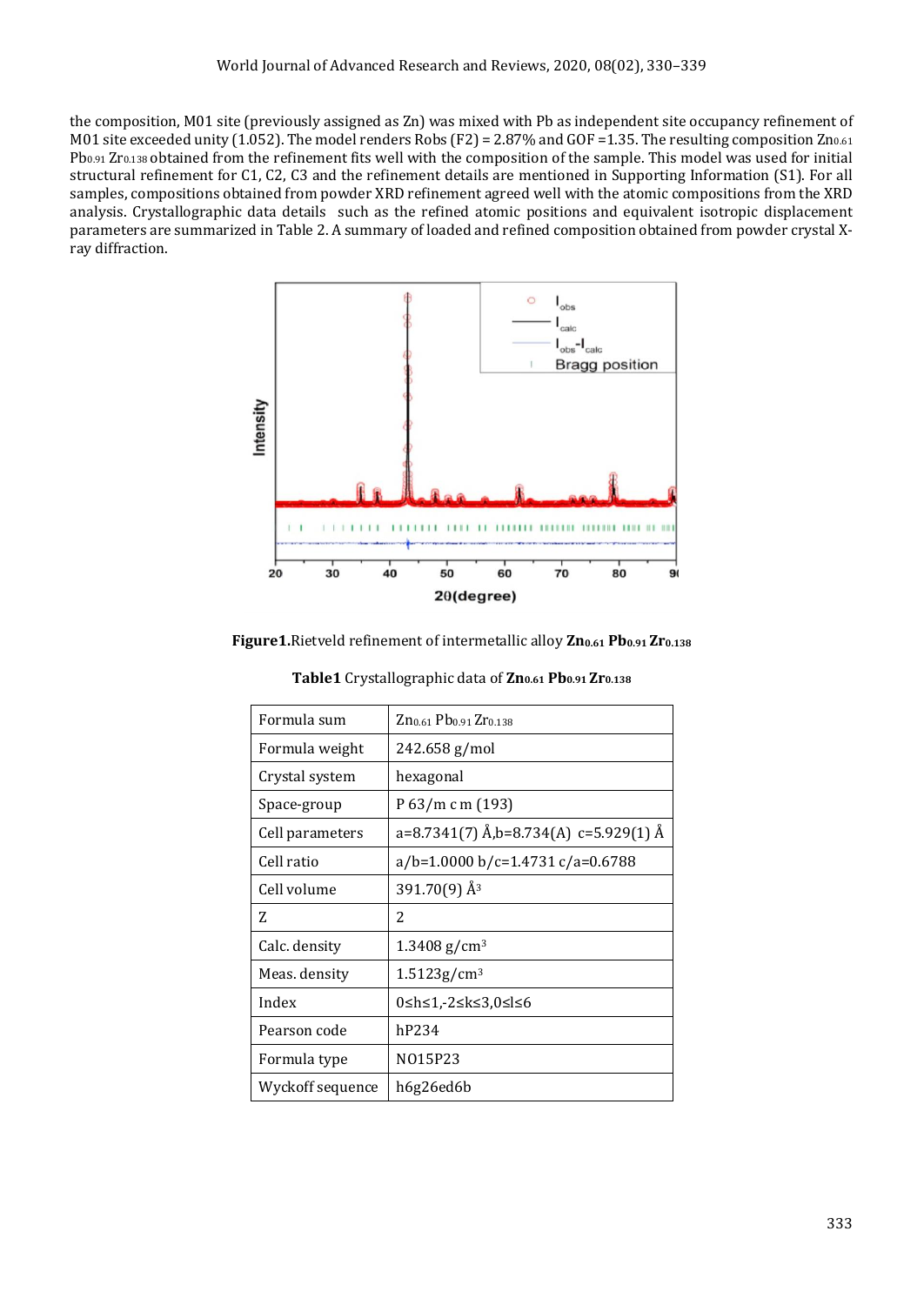| Atom            | <b>Ox.</b> | Wyck.          | <b>Site</b> | x/a              | y/b              | z/c              |
|-----------------|------------|----------------|-------------|------------------|------------------|------------------|
| Zn1             | $+2$       | 2 <sub>b</sub> | $-3.m$      | $\boldsymbol{0}$ | $\mathbf{0}$     | $\boldsymbol{0}$ |
| Pb1             | $+2$       | 6g             | m2m         | 0.6157(1)        | $\mathbf{0}$     | 1/4              |
| Zr2             | $+4$       | 6g             | m2m         | 0.2681(3)        | $\boldsymbol{0}$ | 1/4              |
| Zr1             | $+4$       | 4d             | 3.2         | 2/3              | 1/3              | 1/2              |
| Zn1             | $+4$       | 2 <sub>b</sub> | $-3.m$      | $\boldsymbol{0}$ | $\boldsymbol{0}$ | 1/2              |
| Pb1             | $+2$       | 6g             | m2m         | $-0.6157(1)$     | $-0.6157(1)$     | 1/4              |
| Zr2             | $+4$       | 6g             | m2m         | $-0.2681(3)$     | $-0.2681(3)$     | 1/4              |
| Zn2             | $+2$       | $4\mathrm{d}$  | 3.2         | $-2/3$           | $-1/3$           | $\boldsymbol{0}$ |
| Zr1             | $+4$       | 4d             | 3.2         | 1/3              | $-1/3$           | $\mathbf{0}$     |
| Pb1             | $+2$       | 6g             | m2m         | $\mathbf{0}$     | 0.6157(1)        | 1/4              |
| Zn2             | $+2$       | 6g             | m2m         | $\boldsymbol{0}$ | 0.2681(3)        | 1/4              |
| Zn1             | $+2$       | 4d             | 3.2         | 1/3              | 2/3              | $\boldsymbol{0}$ |
| Zr1             | $+4$       | 4d             | 3.2         | $-1/3$           | $-2/3$           | $\mathbf{0}$     |
| Pb <sub>2</sub> | $+2$       | 4d             | 3.2         | $-1/3$           | 1/3              | $\boldsymbol{0}$ |
| Zn <sub>3</sub> | $+2$       | 4d             | 3.2         | 2/3              | 1/3              | $\mathbf{0}$     |
| Zr1             | $+4$       | 4d             | 3.2         | $-2/3$           | $-1/3$           | 1/2              |
| Zr1             | $+4$       | 4d             | 3.2         | 1/3              | $-1/3$           | 1/2              |
| Zr1             | $+4$       | 4d             | 3.2         | 1/3              | 2/3              | 1/2              |
| Zr1             | $+4$       | 4d             | 3.2         | $-1/3$           | $-2/3$           | 1/2              |
| Pb1             | $+2$       | 6g             | m2m         | 0.00000          | 0.3843(1)        | 3/4              |
| Zr2             | $+4$       | 6g             | m2m         | $-0.2681(3)$     | 0.7319(3)        | 1/4              |
| Zr2             | $+4$       | 6g             | m2m         | 0.7319(3)        | $-0.2681(3)$     | 1/4              |

**Table 2** Fraction Atomic parameters

# **4.2. Phase analysis**

The details phase analysis of g-brass type Zn- Pb- Zrsystem was carried out by means of preparative methods, X-ray diffraction, and EDX analysis. Initial effort to synthesize  $Zn_{0.61}Pb_{0.91}Zr_{0.138}$  (x ¼ 0, 0.5, 1.0) resulted g-brass type Zn- Pb-Zr ternary compounds as major phases. A large number of samples were synthesized based on the initial phase analysis. Powder ZRD crystal refinement agree well and confirmed the existence of an extended homogeneity range. The loaded compositions and their corresponding products, as identified by Xray powder diffraction shows Rietveld refinement plots for PXRD data of the four samples in figure 1.A systematic synthetic exploration of the Zn- Pb- Zr system confirmed that phase pure ternary compounds are formed for compositions ranging between 48 and 70 atomic % Zn, between 15 and 46 atomic % Zr, and between 5 and 15 atomic % Pb. Beyond the homogeneity range, secondary phases (such as Zr-Zn-Pb [P 63/m c m (193)], A partial phase triangle of the CueZneSn ternary system was drawn based on loaded compositions and shown in Fig. 3. Our attempt to prepare Sn substituted g-Zn5Zr8 with the loaded compositions Zn3.8Zr6.2-xPbx (x ¼ 0.5, 1.0, 1.5) produced the Zn-rich g-brass type compound as major phase and b-Pb coexisted with the main phase shown in figure 3 . Partial substitution of bivalent zinc bytetravalent tin in g-Zr5Zn8, pushes VEC value away from the stability range for g-brasses (1.56-1.70 e/a). Hence, Zn insertion at the Zn site may drive a simultaneous increase of monovalent Cu by the reduction of Zn in Zn- Pb- Zr ternary phases to keep the VEC in the range where gbrasses exist. As a consequence, g-brass type Cu-rich phases are formed in the Zn- Pb- Zr system. VEC of g-brass type Zn- Pb- Zr phases are calculated based on both loaded composition and PXRD refined composition, and it is found that e/a varies.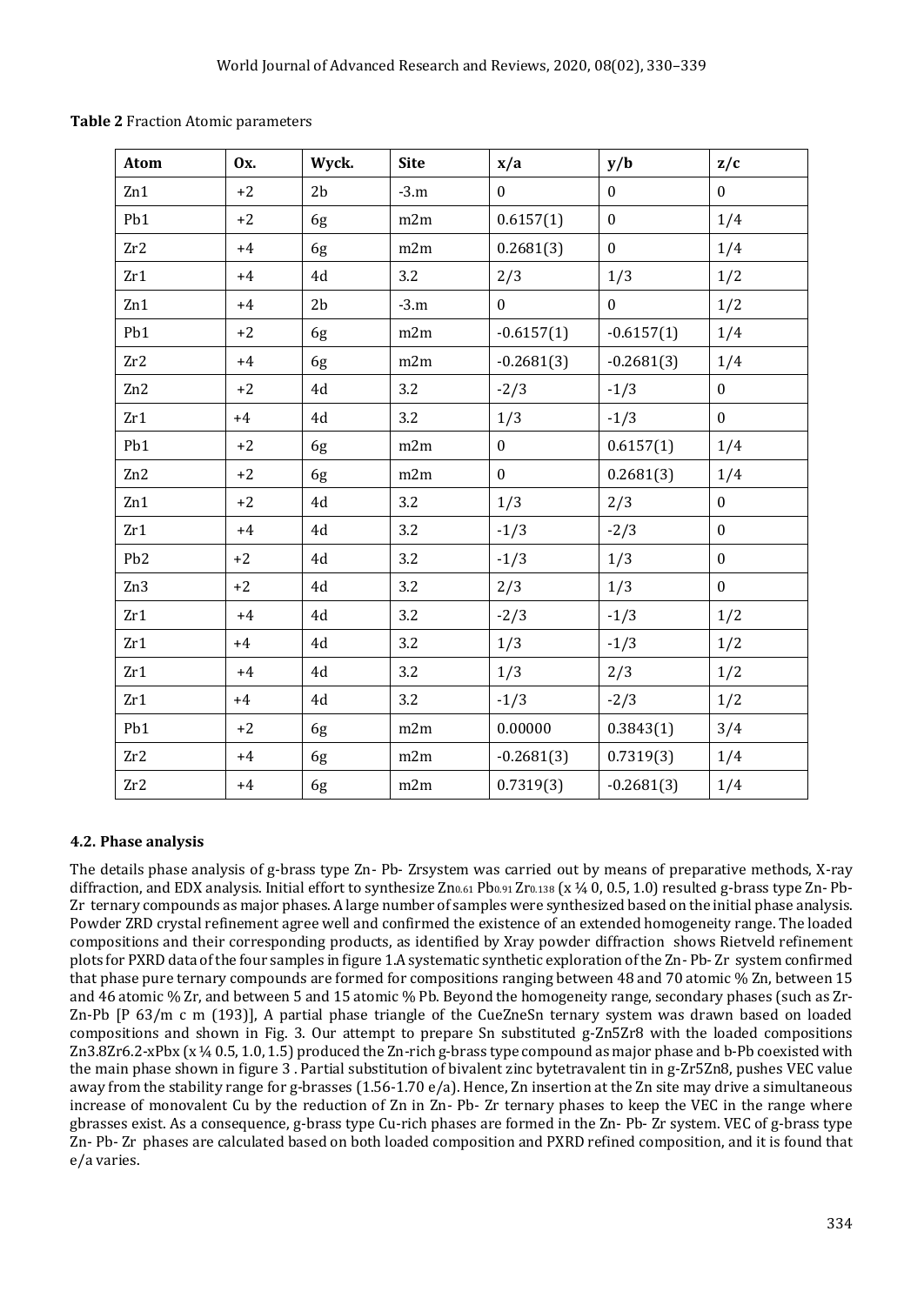

**Figure 2.** Partial phase triangle of the Zn-Zr-Pb system at 450°C based on the starting composition

#### **4.3. Structural description**

The ternary g-brass type phases in the Zn- Pb- Zr system crystallizes in the a centric space group P 63/m c m (193)with 42 atoms in the hexagonal unit cell that are distributed over eight crystallographically independent positions depending on the chemical composition of the phase. The Zn- Pb- Zr alloy g-brass cage type structures consist of two compositionally different g-clusters in a primitive hexagonal unit cell with their vacant centers located at (0, 0, 0) and (½, ½, ½) positions of the hexagonal cells shown in figure 2. Decoration of atoms in the polyhedral shell of the g-clusters in the ternary g-phases is listed in Table 4 The g-brass cluster at (0, 0, 0) site is Curich, chemically more ordered than the cluster present at  $(\frac{1}{2}, \frac{1}{2}, \frac{1}{2})$  5 In the g-brass cluster at  $(0, 0, 0)$ , OT, OH, CO sites are exclusively occupied by Zn throughout the entire homogeneity range. Only the IT site is mixed (Zn/Zr) and majorly occupied by Zn atoms. Zr content at this site ranges between 0.5 and 2 atomic %. The cluster is chemically more or less ordered with a composition  $\sim$  Zn8Zr4, though fully ordered Zr-free g-cluster is not found at  $(0, 0, 0)$  in the region of our investigation. The g-brass cluster at  $(\frac{1}{2}, \frac{1}{2}, \frac{1}{2})$  is heavily disordered. Only the OT site is exclusively occupied by Cu all over the phase region. For Zn rich samples IT site is fully occupied by Zn, and with increase of Cu content it is mixed occupied between Pb and Zn, and completely occupied by Pb at Pb-rich side of the Zn- Pb- Zr phases. OH site is fully occupied by Zn at Zn rich side. The same site is mixed occupied between Cu, Zn andPb for the composition at intermediate Zn-concentration and Zn/Pb at Zn poor side. CO site of B cluster is occupied by Zn and Zr. Majority of Pb goes to this particular site.Pb concentration at CO site (~6 at. % - ~12 at. %) increases with overall Pb content (~6 at. % -~14 at. %) in the ternary phases. At a fixed Sn concentration, if the ratio of Zr-Zn increases in the Zn-Pb-Zr phases, occupancy of Zr at IT site  $(Zn01/Pb0.2)$  of cluster A  $(0, 0, 0)$  gradually decreases with the simultaneous increase of Sn at OH site of cluster B  $(\frac{1}{2}, \frac{1}{2})$ ½, ½), whereas the occupancy factor of Zn remains more or less same at CO site of the B cluster. The variation ofZr:Zn ratio in the ternary phases is associated with the change of site occupancy factors of Pb//Zn at OH site of cluster B  $[\frac{1}{2},$  $\frac{1}{2}$ ,  $\frac{1}{2}$ ) were cycled within the voltage range of 0.005e2 V at a current rate of 0.2C. On moving from  $Zn_{0.61}Pb_{0.91}Zr_{0.138}$  the chemical composition shows a decrease in Zn atoms and an increase in Zn, Zr and Pb atoms. Zr-atom remains electrochemically inactive to lithium and sodium. The electrochemically active species which take part in the alloying/de-alloying are Zn and Zr at various stoichiometry. The theoretical capacities for the electrode materials were calculated based on alloying/de-alloying activity of electrochemically active Zn and Sn with alkali metal-ion (Li and Na). During alloying/de-alloying process, one electron transfer has been taken into consideration complementing 1 mol of alkali ion transfer into the ternary intermetallic material. By Faraday's law, the theoretical capacities of  $Zn_{0.61}$  Pb<sub>0.91</sub>  $Zr_{0.138}$  (C1 as 169.6, 135.4, 94.1 and 92.7 mAhg\_1 respectively In the first discharge cycle of  $Zn_{0.61}$  Pb<sub>0.91</sub> Zr<sub>0.138</sub> electrode, a sloping voltage line from 1.6 to 1.0 V and four alloying peaks are noticeable at 0.75, 0.39 and 0.13 and < 0.1 V No distinctive potential peak in between 1.6 and 1.0 V regions indicates the SEI formation due to electrolyte decomposition. As reported by literature, a wide range of binary phases of Zr/Pb (M ¼ Zn).The structure of of cited alloy shown in figure 3.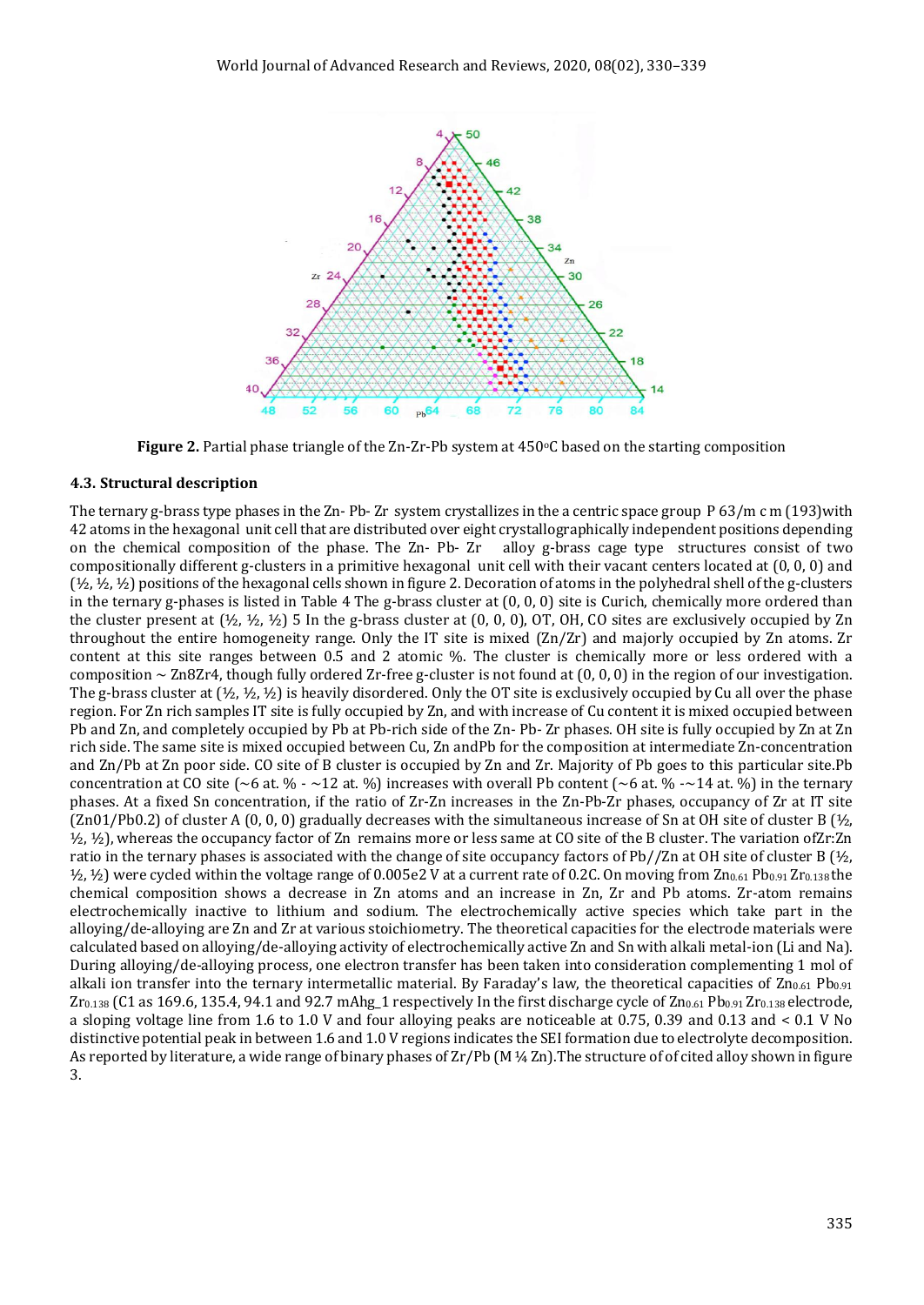

Figure 3. 3D structure of Zn<sub>0.61</sub> Pb<sub>0.91</sub> Zr<sub>0.138</sub>

## **4.4. Electrochemistry**

Electrochemical alloying of metals during Li-ion intercalation proceed via various voltage plateau indicating Li-poor, medium and rich phases of LixMy. The voltage plateau at 0.75 V in Fig. 5a corresponds to the formation of Li-poor phase LiSn. The subsequent voltage plateau at 0.39 V can be addressed to Li-rich phases, such as Li7Sn3, Li5Sn2, Li13Sn5, and LiZn. In our opinion, this short plateau at 0.39 V appears due to Zn-alloying of Li-ion. However, we have considered this voltage as the starting point for Zn-alloying of Ni ions. Following this, a less intense peak at 0.13 V has been observed on the first two cycles of the differential capacity plot which confirms the activity of Zn-alloying. The peak at 0.13 V elucidates the fully lithiated phase of Pb/Zn. As we move towards less Zn-atom containing ternary intermetallics, the plateau at 0.39 V starts weakening and eventually disappears for the Zr rich compounds Zn0.61 Pb0.91 Zr0.138 Similar behavior has been observed for the peak at 0.13 V, which corroborates the Zn-alloying mechanism of Zn-ion in the ternary intermetallic compounds. The sharp peak emerging below 100 mV reveals the formation of a fully lithiated phase of Zn/Zr . In the subsequent discharge cycles, the disappearance of Li-poor Zn-alloying peak (at 0.75 V) and a continuous fading of Zn-alloying peaks (at 0.39 and 0.13 V) have been observed. However, upon further cycling, a complete reversible alloying/dealloying mechanism has been identified with  $\sim 0.2$  mol of Li-ion insertion/extraction. The reversible capacity is noted as $\sim$ 30 mAhg\_1 at a high capacity rate of 0.2C with an average voltage of 250 mV after 20 cycles Upon electrochemical tests on Zn0.61 Pb0.91 Zr0.138a few changes in alloying/de-alloying mechanisms have been observed owing to decreasing Zn-content and increasing Zn,-Zr content. Zn0.61 Pb0.91 Zr0.138 electrode exerts two alloying peaks at 0.71 and 0.54 V in the first discharge cycle, as shown in Fig. 5d. As stated earlier, the sharp peak at 0.75 V corresponds to the formation of Lipoor compound Zn/Zr The broad peak at 0.52 V can be assigned to Znalloying during the initial Li-ion insertion reaction to form LiZn. Moreover, fully lithiated phase of Li<sub>22</sub>Sn<sub>5</sub> surfaces at a peak potential below 100 mV. On the subsequent cycling, the Li-poor Snalloying peak disappears. As the voltage peak at  $\sim$ 0.1/0.2 V dominates in further cycling, it is predicted that the reversible alloying/de-alloying occurs only between Zn-rich phase of Zn/Pb and the inserted Zn-ion. Upon further increasing Zn content in  $Zn_{0.61}Pb_{0.91}Zr_{0.138}$  no Zn-alloying peaks have been observed during initial Pb-ion insertion reaction .The sharp peak at 0.75 V becomes constant for all the samples showing a Li-poor binary phase formation as Li/Zn. In addition, the high intensity peak below 100mV ensures the formation of  $Zn_{0.61}Pb_{0.91}Zr_{0.138}$  electrodes result a reversible capacity of  $\sim$ 20 and  $\sim$ 22 mAhg\_1 respectively after 30 cycles similar galvanostatic charge-discharge studies have been approached to understand the electrochemical characteristics of ternary intermetallic compounds during Na-ion reaction. Although the Zn-ion insertion/extraction mechanism is found to be as similar as Ni-ion reaction, the positions of voltage plateau are altered.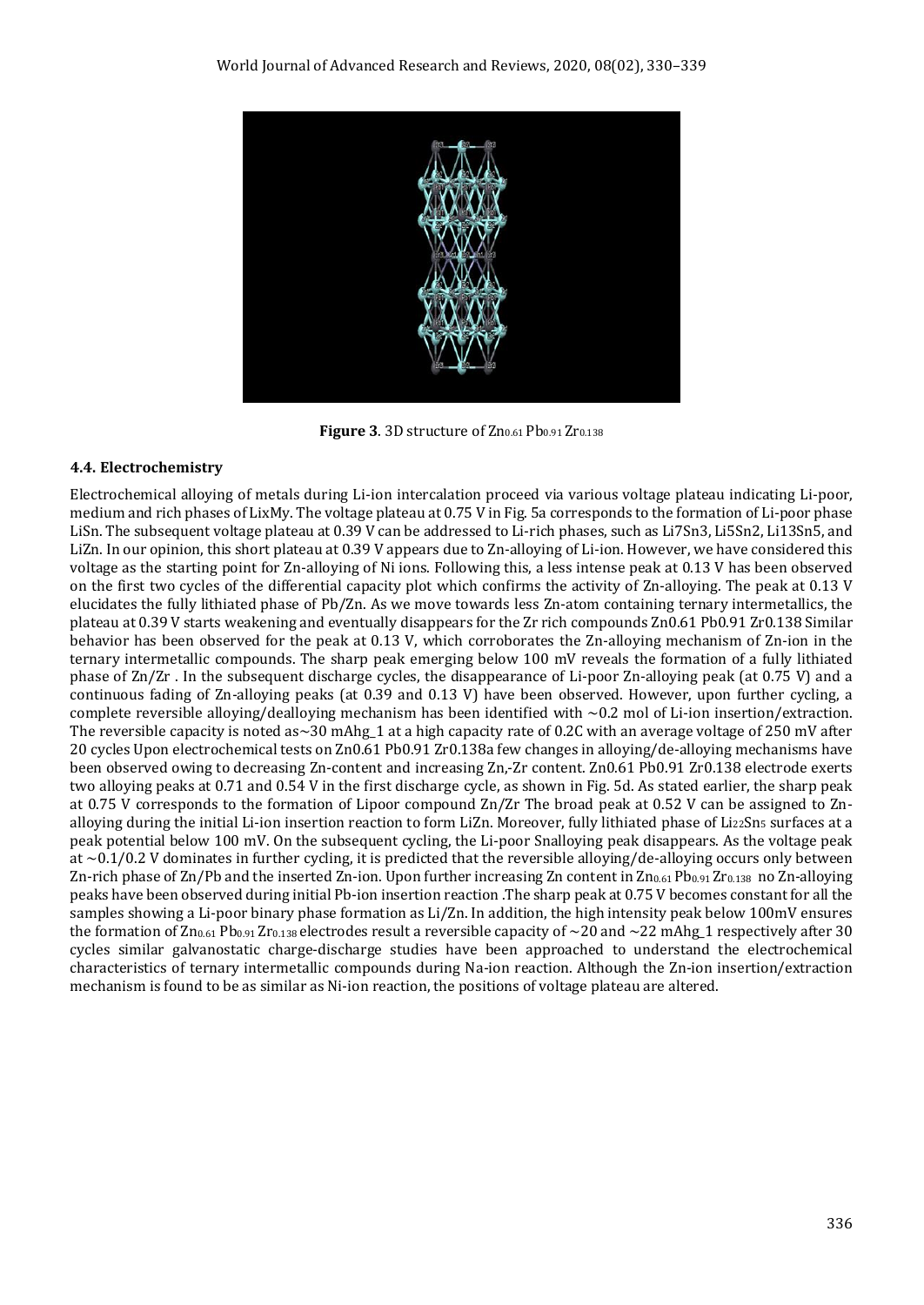

**Figure 4.** Charge-discharge profiles and Differential capacity plots of ternary intermetallic electrodes during Zn-ion reaction cycled at a rate as high as 0.2C between the voltage range of 0.005-2 V of **Zn0.61 Pb0.91 Zr0.138**

The chemical compositions of Zr and Zn-alloys of Na-ion are also different as compared to Li-systems. The initial Na-ion insertion capacities are found to be 79.9, 49.8, 39.7 and 57.5 mAhg-1 respectively, as shown in Fig. 5 .The initial discharge capacities execute similar trend as Li-ion systems. The alloying/de-alloying steps during Na-ion interaction have further been explained through differential capacity plots as shown in Figure 5.Therefore; the extensive galvanostatic studies suggest three factors which influence the electrochemical behavior of Zn-Zr-Pb samples during Liand Na-ion reaction. First, all the intermetallic Zn-Zr-Pb samples experience large polarization during initial lithiation and sodiation. Such polarization is reflected in the differential capacity plots as the peak potentials are completely different in values in the first cycle than in the consecutive cycles. No significant change in peak potentials is observed after the initial cycle, which extends high reversibility of the charge-discharge process. Second, a limited number of alkali-ion insertions in the present study correspond to low volume expansion in the initial cycle on contrary to pure metal anodes. A large number of initial Li and Na-ion insertions (4.4 and 3.75 mol respectively) in pure Zn metal anodes cause high volume expansion, thus worsening their electrochemical performances. Therefore, restricted alkali-ion insertion improves the cycle stability of the  $Zn_{0.61}$   $Pb_{0.91}$   $Zr_{0.138}$  electrodes. Third, excess  $Zn$  -atoms in  $Zn$ - $Zr$ - $Pb$ intermetallics can provide a buffer layer to withstand the mechanical stress during volume change. Excess Zn-content assists in stable SEI formation, which furnishes high cycle stability after the initial cycle. An overall improvement in the second cycle discharge capacity retention has been observed in all the samples during both Li- and Na-ion reaction. In addition, more Zr-rich intermetallic Zn-Zr-Pb sample is found to alleviate the volume expansion to a greater extent performing better capacity retention from the second discharge cycle

## **5. Conclusion**

New g-brass type Zn<sub>0.61</sub> Pb<sub>0.91</sub> Zr<sub>0.138</sub> intermetallic ternary compounds have been synthesized by conventional hightemperature solid-state method. Powder X-ray diffraction analysis indicates a site specific Zn substitution in the ternary g-brass ( $Zn_{0.61}$  Pb<sub>0.91</sub> Zr<sub>0.138</sub>) changes the atomic decoration in the 30-atom g-cluster, and it reduces the centering from cubic I to hexagonal structure. The structure of Zn0.61 Pb0.91 Zr0.138 ternary g-brass was described by two topologically similar but compositionally different g-cluster in the primitive hexagonal unit cell. The Zn -rich g-cluster centered at (0, 0, 0) was chemically more ordered than the cluster present at  $(\frac{1}{2}, \frac{1}{2}, \frac{1}{2})$ . An extended phase width of the ternary compound was identified using X-ray analysis. Structures of several samples with different compositions were studied by X-ray using Rietveld refinement with Mercury and diamond software programme.A systematic variation of the constituent elements over different crystallographic sites was observed on moving from Zr to Zn -rich sample of the Zn-Zr-Pb phases. The compounds are stabilized between 1.57 and 1.70 e/a. The electrochemical performances of the samples was analysed for the application in rechargeable Li- and Na-ion batteries. A limited amount of alkaliion insertion/extraction rendered remarkable capacity retention at rapid charge-discharge cycling. Reduced stress due to low volume expansion, stable SEI formation and buffering of Zn-layers in Zn-rich Zn-Zr-Pb ternary intermetallics served superior charge capacity retention of above 80% during Li-ion reactions.The confirmation of structure was analysed by Rietveld refinement using Diamond computer programme and Mercury software programme.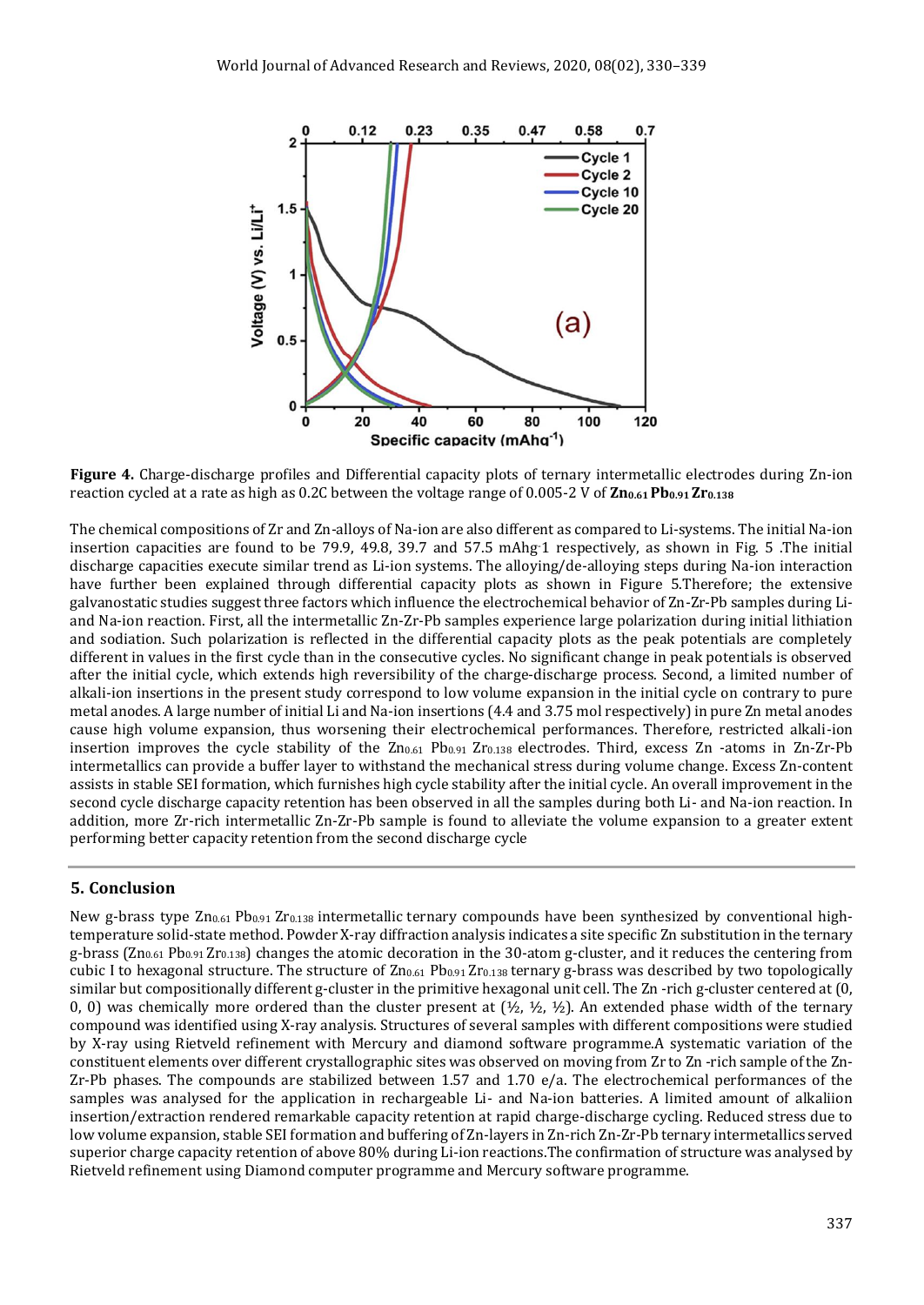In this way the prediction of the reaction pathway during the lithiation at room temperature using SbSn as anode material would be possible. Future large scale applications of  $Zn_{0.61}Pb_{0.91}Zr_{0.138}$ -anodes in galvanic cells are limited by relatively high costs of the materials and the discussion of declaring Pb as a toxic material which has to be largely banned from industrial productions. However, they are still interesting as niche products for special applications and also determined the structure of cited ternary alloy by ab initio method via powder XRD.

## **Compliance with ethical standards**

## *Acknowledgments*

The authors would like to acknowledge the immense contribution laboratory staff of Department of Chemistry University of Delhi,India for provide the XRD data

## *Disclosure of conflict of interest*

The authors declare that they have no conflict of interest.

### **References**

- [1] L. Roffner, M Armbrüster(2019), Electrochemical energy conversion on intermetallic compounds: a review, ACS Catal. 9(3): 2018-2062.
- [2] A Dasgupta, RM Rioux(2019),Intermetallics in catalysis: an exciting subset of Multimetallic catalysts, Catal. Today.30: 215-230.
- [3] KF Liu, SQ Xia.(2019) Recent progresses on thermoelectric zintl phases: structures, materials and optimization, J. Solid State Chem. November , 270: 252-264.
- [4] Y Xing, R Liu, J Liao, Q Zhang, X Xia, C Wang, H Huang, J Chu, M Gu, T Zhu, C Zhu, F Xu, D Yao, Y Zeng, S Bai, C Uher, L Chen.(2019) High-efficiency halfheusler thermoelectric Modules enabled by self-propagating Synthesis and topologic structure optimization, Energy Environ. Sci. 12(11): 3390-3399.
- [5] YZhang.(2019) Review of the structural, magnetic and Magnetocaloric properties internary rare earth RE2T2X type intermetallic compounds, J. Alloys Compd. 787: 1173-1186.
- [6] S Klenner, Z Zhang, R P€ottgen, L Li(2020), Magnetic and Magnetocaloric properties of the equiatomic europium intermetallicsEuAgZn, EuAgCd, EuPtZn and EuAuCd, Intermetallics. 120: 1-7.
- [7] SA Khandy, I Islam, DC Gupta, R Khenata. ALaref. Lattice dynamics, mechanical stability and electronic structure of Fe-based heusler semiconductors, Sci. Rep. 2019; 9(1): 1-8.
- [8] MS Likhanov, RA Khalaniya, VY Verchenko, AAGippius, SVZhurenko, AV Tkachev, DI Fazlizhanova, AN Kuznetsov, AV Shevelkov(2019), ReGaGe2: anintermetallic compound with semiconducting properties and localized bonding, Chem. Commun. 55(41): 5821-5824.
- [9] VY Verchenko, AO Zubtsovskii, DSPlenkin, AV Bogach, Z Wei, AA Tsirlin, EV Dikarev, (2020), Family of Mo 4 Ga 21 -based superconductors, Chem. Mater. 32(15): 6730-6735.
- [10] A Reigle, K Mason, J Slattery, S Lee, T Jamison, A Eggert, V Vincely, D Wong, YGuo, J Brock, M Khan.(2019) Superconducting properties of in doped ZrNi 2 Ga1\_x in X, Solid State Commun. 291: 28-31.
- [11] K Elphick, W Frost, M Samiepour, T Kubota, K Takanashi, S Hiroaki, S Mitani, AHirohata.Heusler(2020), Alloys for Spintronic Devices: Review on RecentDevelopment and Future Perspectives, Taylor & Francis.
- [12] S Li, X Wang, Z Liu, Y Jiu, S Zhang, J Geng, X Chen, S Wu, P He, W Long.(2020) Corrosion behavior of Sn-based leadfree solder alloys: a review, J. Mater. Sci. Mater. Electron. 31(12): 9076-9090.
- [13] MA Fazal, NK Liyana, S Rubaiee.A Anas.(2019), A critical review on performance,Microstructure and corrosion resistance of Pb-free solders, Meas. J. Int. Meas. Confed. 134: 897-907.
- [14] Z Yi, Z Wang, Y Cheng, L Wang (2018).Sn-based intermetallic compounds for Li-ion batteries: structures, lithiation mechanism, and electrochemical performances, Energy Environ. Mater. 1(3): 132-147.
- [15] W. Luo, J Gaumet, LQ Mai (2017). Antimony-based intermetallic compounds for lithium-ion and sodium-ion batteries: Synthesis, construction and application, Rare Met. 36(5): 321-338.